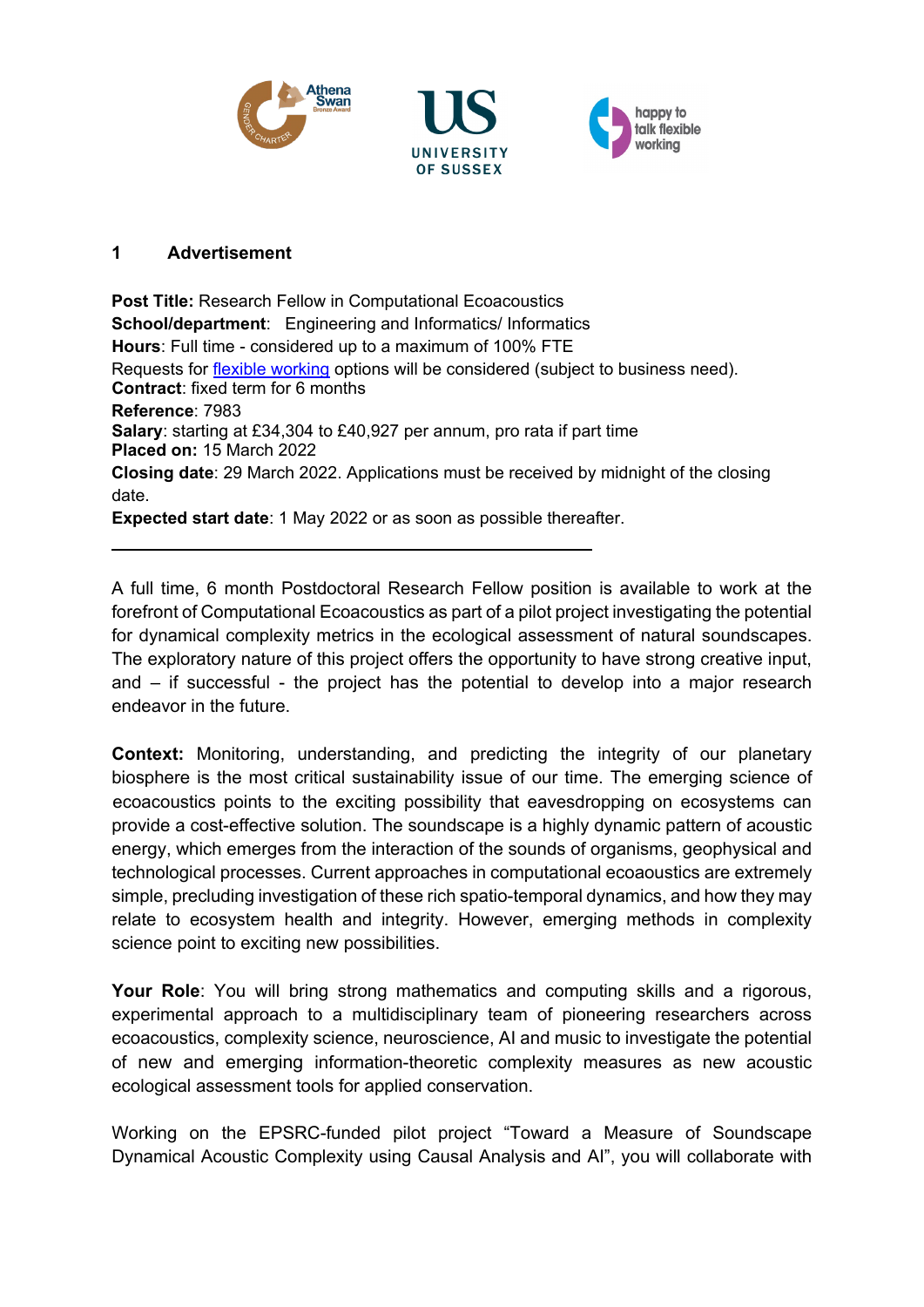the research team to carry out pioneering research and co-author high quality peer reviewed publications.

Situated within a world-leading research environment of the AI Research Group in the school of Engineering and Informatics at the University of Sussex, you will have ample with opportunities to engage with and contribute to a vibrant research environment nourished by activities of groups including the Sackler Centre for Consciousness Science, the Predictive Analytics Lab and the Sussex Humanities lab.

For an informal discussion of the post, please contact Alice Eldridge, Reader in Sonic Systems, in the first instance by email at:  $\text{alice@sussex.ac.uk}$ 

Applications should be accompanied by a full CV, a statement of research interests and aspirations (not more than 4 pages), and the names of three academic referees.

The University is committed to equality and valuing diversity, and applications are particularly welcomed from women and black and minority ethnic candidates, who are under-represented in academic posts in Science, Technology, Engineering, Medicine and Mathematics (STEMM) at Sussex.

*Please note that this position may be subject to [ATAS clearance](https://www.gov.uk/guidance/academic-technology-approval-scheme) if you require visa sponsorship.*

For full details and how to apply see our [vacancies page](http://www.sussex.ac.uk/about/jobs)

*The University of Sussex values the diversity of its staff and students and we welcome applicants from all backgrounds.*

### **2. The School / Division**

Please find further information regarding the school/division at https://www.sussex.ac.uk/informatics/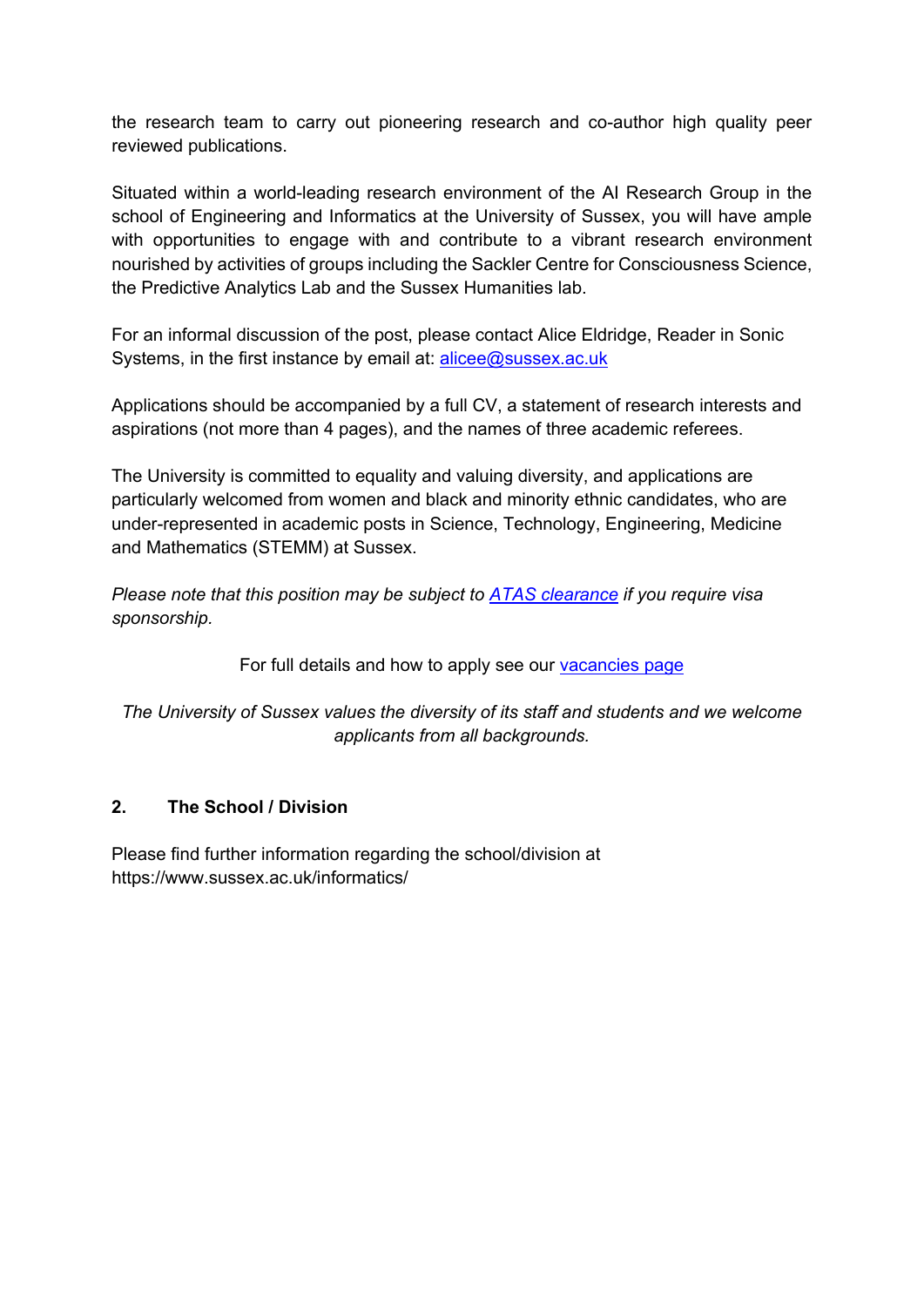### **3. Job Description**

| Job Description for the post of: | <b>Research Fellow in Computational Ecoacoustics</b>                                   |
|----------------------------------|----------------------------------------------------------------------------------------|
| Department:                      | Informatics                                                                            |
| Section/Unit/School:             | Al Research Group, Department of Informatics,<br>School of Engineering and Informatics |
| Location:                        | Chichester 2, 2R211                                                                    |
| Grade:                           | Research Fellow I, Grade 7 (mid)                                                       |
| <b>Responsible to:</b>           | Principle investigator through Head of School                                          |
| <b>Responsible for:</b>          | N/A                                                                                    |

**Role Description:** Research Fellow I is an early career-grade research position. Postholders will be expected to contribute to the work of the research team, and also to develop their research skills with support from more experienced members of staff.

The post-holder will have strong programming and mathematical skills with expertise in one or more of Digital Signal Processing (DSP), complexity science, bioinformatics, information theory or machine learning/ listening.

### **4. Person Specification**

### **PRINCIPAL ACCOUNTABILITIES**

1. To engage in individual and/or collaborative research activity resulting in high-quality publications; and to develop research funding and knowledge exchange income individually or in collaboration with others, as appropriate, depending on the size and scope of the bid.

### **KEY RESPONSIBILITIES**

### 1. **Research, Scholarship & Enterprise**

1.1 Develop research objectives and proposals for own or joint research, at acceptable levels, with assistance if required.

1.2 Conduct research projects individually and in collaboration with others.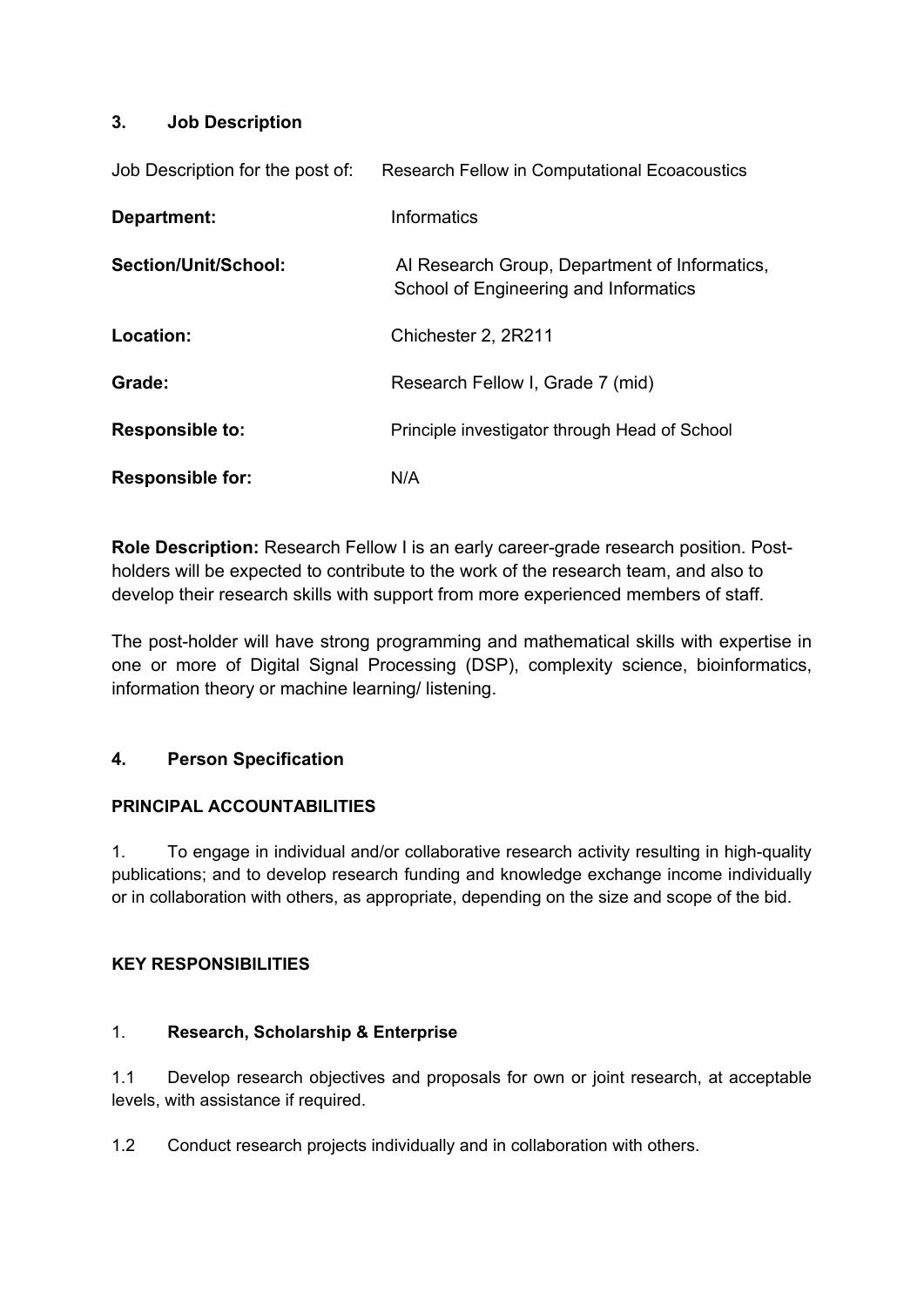1.3 Analyse and interpret research findings and draw conclusions on the outcomes.

1.4 Produce high-quality research outputs for publication in monographs or recognised high-quality journals, or performance/exhibition, as appropriate, and contribute to the School's REF submission at acceptable levels of volume and academic excellence.

1.5 Contribute to the preparation of proposals and applications to external bodies, for example for funding purposes.

1.6 Individually or with colleagues, explore opportunities for enterprise activity, knowledge exchange income and/or consultancy, where permissible.

1.7 Build internal contacts and participate in internal networks and relevant external networks in order to form relationships and collaborations.

1.8 Continually update knowledge and understanding in field or specialism, and engage in continuous professional development.

### 2. **Contribution to School & University**

2.1 Attend and contribute to relevant School and project meetings.

2.2 Undertake additional duties, as required by the Principal Investigator and/or Head of **School**.

### 3. **Role-specific duties**

3.1 Under supervision, analyse extensive acoustic data sets of natural soundscapes toward establishing i) whether the spatio-temporal structures of natural soundscapes are amenable to information-theoretic causal analysis ii) which data pre-processing methods and representations are optimal iii) whether differences in observed statistical structures track ecologically relevant data labels.

3.2 Keep up to date on current relevant literature in related areas of computational ecoacoustics and current trends in causal analysis and machine learning.

3.3 Maintain open-source code on GitHub to disseminate findings.

3.4 Contribute to the intellectual development of the project.

3.5 Collaboratively disseminate findings (co-authored publications and presentations).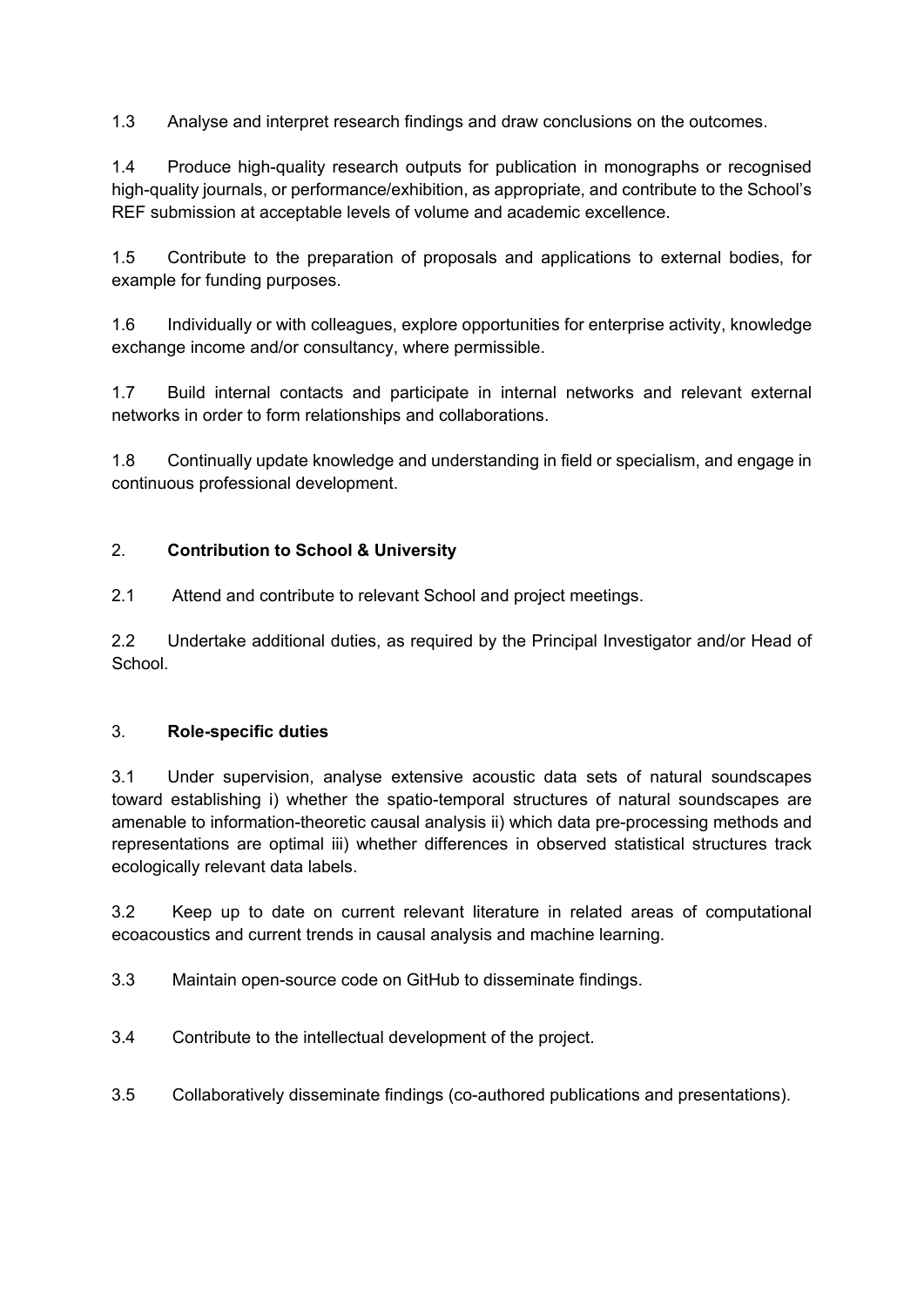This Job Description sets out current duties of the post that may vary from time to time without changing the general character of the post or level of responsibility entailed.

# **INDICATIVE PERFORMANCE CRITERIA**

- A PhD or equivalent scholarly or relevant professional activity
- Pursuing a line of independent research within a research group.

Publishing research (either from a recently completed PhD or new original research).

Other forms of externally recognised professional practice of output of a standing equivalent to regular publication of original research.

Initiating, developing or participating in links between the University and external bodies such as business and industry, the professions, community organisations and policy-makers.

### **PERSON SPECIFICATION**

### **ESSENTIAL CRITERIA**

- 1. Normally educated to doctoral level, or other equivalent qualification, or appropriate level of experience, as appropriate to the discipline (see role-specific criteria below).
- 2. Evidence of engagement in high-quality research activity.
- 3. Excellent presentation skills, with the ability to communicate effectively, both orally and in writing, with students, colleagues and external audiences.
- 4. Ability to work individually on own initiative and without close supervision, and as part of a team.
- 5. Ability to exercise a degree of innovation and creative problem-solving.
- 6. Excellent organisational and administrative skills.
- 7. Ability to prioritise and meet deadlines.
- 8. Excellent IT skills.